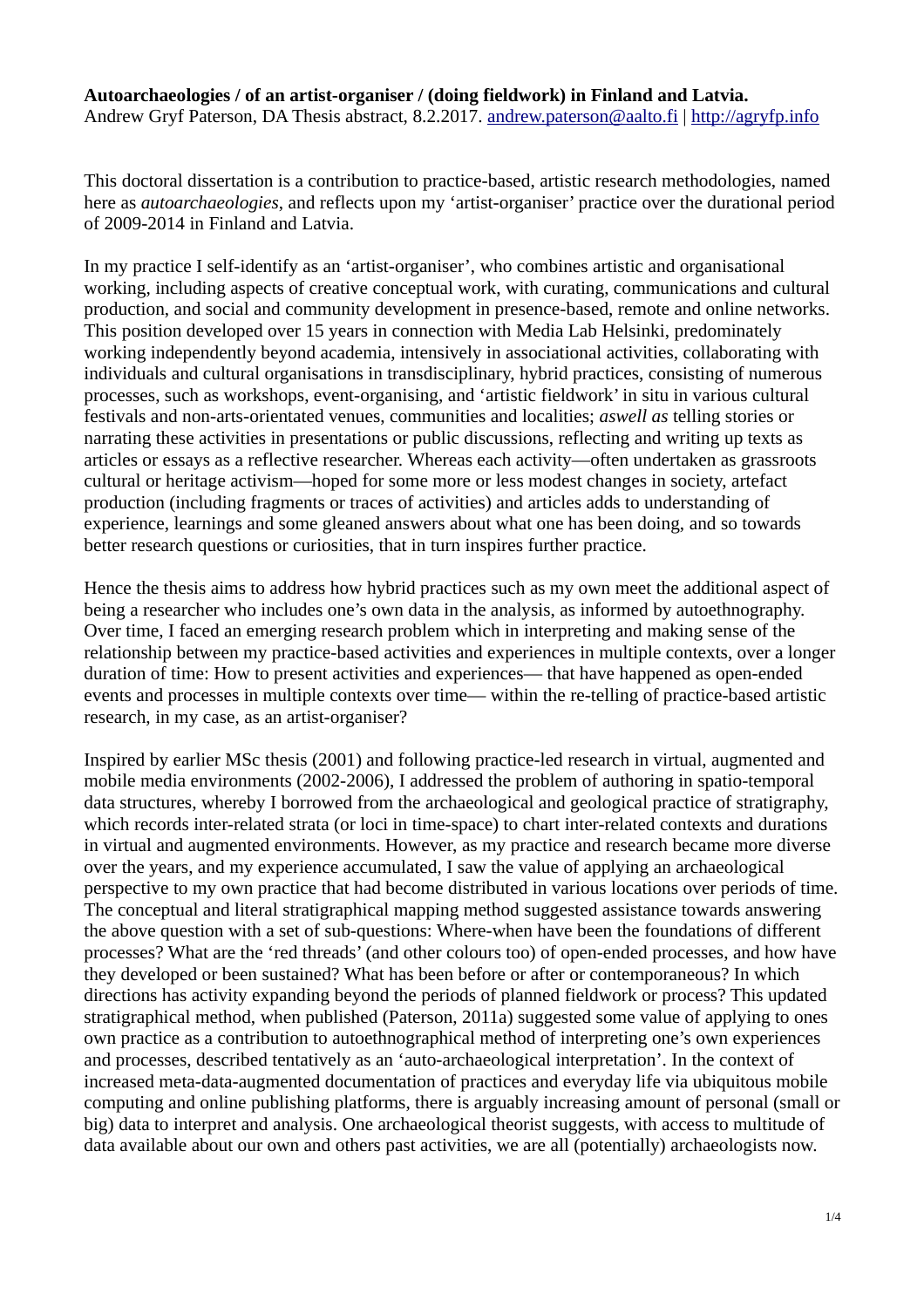This article-based thesis is based upon five articles related to and based upon my artist-organiser practice. including the afore methodological article published in 2011, 'Stratigraphical Recall: An auto-archaeological interpretation for artistic fieldwork'. The introduction offers background reflections on my practice, early influences, cultural and educational background and values which influenced me before I became a researcher. My aims and motivations, scope of research, knowledge, disciplinary fields that the thesis offers itself towards, is complemented by contextual introductions to the different cultural associations and venue-partners I have been involved with in Finland and Latvia. The methodological section introduces relationships to social science and fieldwork, to develop an understanding of autoethnography as it overlaps with an autoarchaeological approach. Recent developments in thinking in contemporary archaeological thinking and practice, considering the 'contemporary past', the stratigraphical record, and transdisciplinary application of archaeological approaches by artists and other practitioners are also referenced, to give support to the thesis. These questions can be summarized as seeking to understand the contextual chronology and genealogy of processes, using my own practice and experiences as example.

The four other articles included (2013, 2011b, 2010, 2016) are reflections upon the creative conception, motivations, organisation and broader social or theoretical context of four different processes I have been engaged in from approximately late 2008 to late 2015. Arguably they all have a different boundary object as the subject for multi- and trans- disciplinary inquiry, respectively the arctic crowberry, online videos, talkoot and soil. The order of the articles are presented in a mixed reverse order, with the latest one added at the end as a contemporary 'bracket' that mixes *literally in practice* many of the themes presented in the methodological approach. These are listed below.

These processes represented in the articles, all together, coincided and were inspired and supported by intellectually, and sometimes practically not only Pixelache Helsinki association and festival in Finland, but by the context of the Renewable Network, initiated by RIXC Centre for New Media Culture in Riga, 2009, still ongoing as a mailing list, research focus and symposia series by the Latvian cultural association and it's regular partners, including myself. The Renewable Network supported and promoted the emergence of art-science and transdisciplinary research overlaps in region in various formats, including the social mapping of actors, projects and subjects in the Baltic Sea Region, but also further afield. These articles and acknowledged gaps raise up together better research questions as outgoing conclusions: How do seemingly disparate activities or agencies relate to each other? How do past, present and future practices relate to each other? How does lineartemporal objectification of lived experience and work relate to non-linear foldings and relationships of what I—and we—artistically organise, research, create, make and do?

#### *Reference links*

**Doctoral Thesis update, Aalto ARTS Media Dept.**  Slide-based summary [EN]: [https://archive.org/details/paterson-2017-agryfp-auto-archaeologies-da](https://archive.org/details/paterson-2017-agryfp-auto-archaeologies-da-thesis)[thesis](https://archive.org/details/paterson-2017-agryfp-auto-archaeologies-da-thesis) 

Fieldwork elaboration [EN/RU]: [https://archive.org/details/agryfp-2013-artistic-fieldwork-in-finland](https://archive.org/details/agryfp-2013-artistic-fieldwork-in-finland-latvia-ncca-kaliningrad)[latvia-ncca-kaliningrad](https://archive.org/details/agryfp-2013-artistic-fieldwork-in-finland-latvia-ncca-kaliningrad)

#### *Bibliographic range of interests*

[https://archive.org/stream/agryfp-2017-autoarchaeologies-da-thesis/paterson\\_2016\\_agryfp\\_da-thesis](https://archive.org/stream/agryfp-2017-autoarchaeologies-da-thesis/paterson_2016_agryfp_da-thesis-bibliography_051113)bibliography 051113 NB: To be updated to 2017 version updated pre-seminar.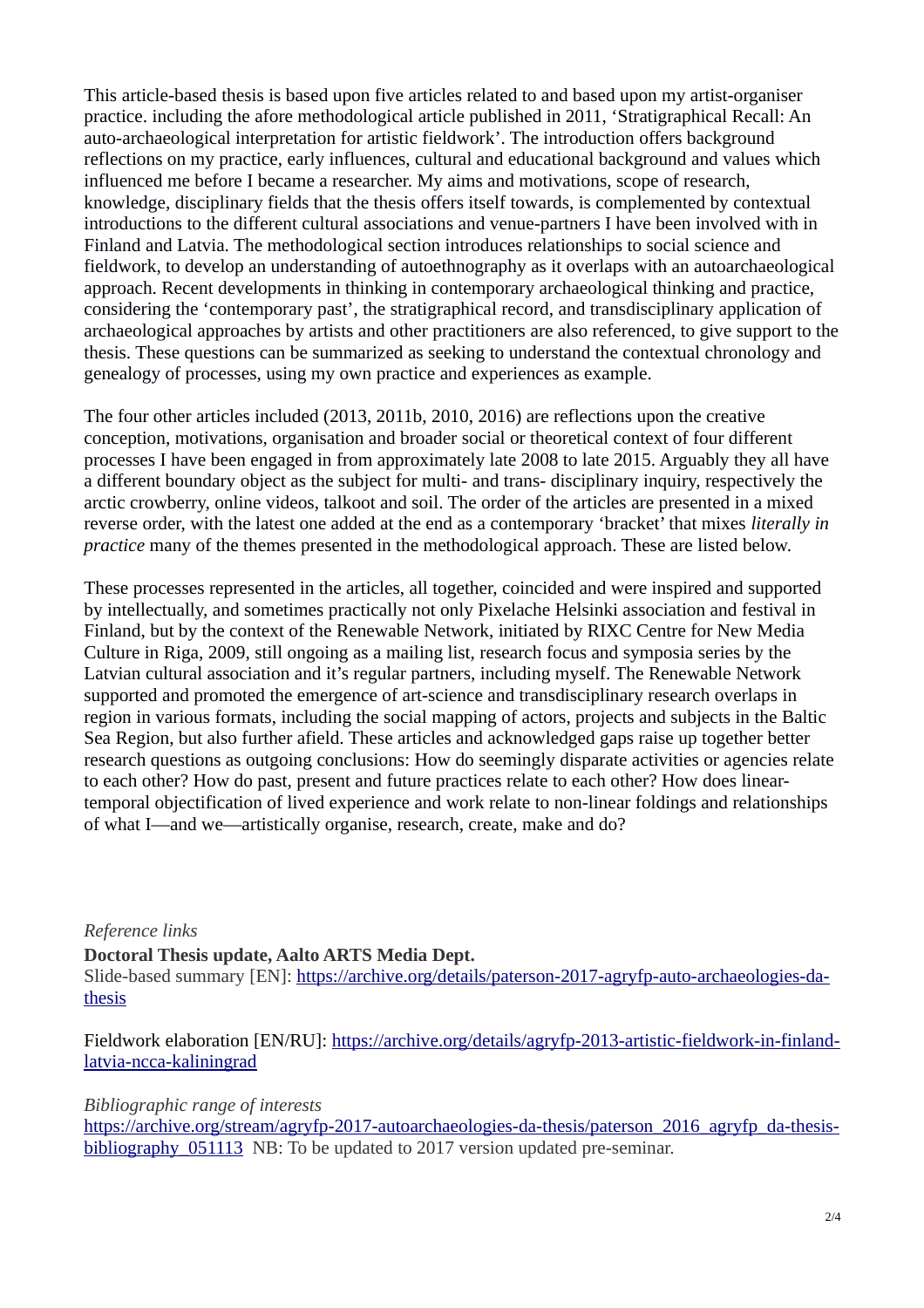Doctoral Thesis Table of Contents, Aalto ARTS Media Department, 20.1.2017

#### **0. Preface, incomes, acknowledgements**

Supervision, Supporters, friends, fundings Epigraph

### **1. Personal introduction(s)**

Reflections on practice, artistic-research & practice-based research Cultural and educational background, practice / values

### **2. Aims and motivations, scope of research, knowledge, disciplinary fields** Research questions, What does the research offer Literature review of practices, practice-based research

#### **3. Contexts and locations**

Where different processes took place

### **4. Towards an Autoarchaeological methodology**

Literature & referencing for autoethnographies  $\rightarrow$  autoarchaeologies Direct relation to Article #1 (methodological)

#### **5. Overview of Case-articles**

Summry of articles & concurrent processes What do the different articles communicate and tell to us, how/where are they positioned in the stratigraphical narrative Direct relation to Articles #2-#3-#4

### **6. Outgoings (aka conclusion)**

Discussion of stratigraphical narrative 2014-2009 Connections, developments, learnings, weaves gained between the articles Direct relation to Article #5

## **7. Articles (presented facsimile as published)**

#1 (2011a): Stratigraphical recall: An auto-archaeological interpretation for artistic fieldwork

#2 (2013): Mountain crowberries: Foraging and measuring knowledge or experience

#3 (2011b): Pull-down Screen, Fold up Chairs, a Laptop and a Projector:

The Development of Clip Kino Screenings, Workshops and Roles in Finland #4 (2010a): A buzz between rural cooperation and the online swarm

#5 (2016): Reflections on Soil Present(s), Past(s), Future(s)

## **8. Appendixes**

Facsimile of stratigraphical narrative 2014-2009

*...* Glossary

## **9. Bibliography**

## **10. Index**